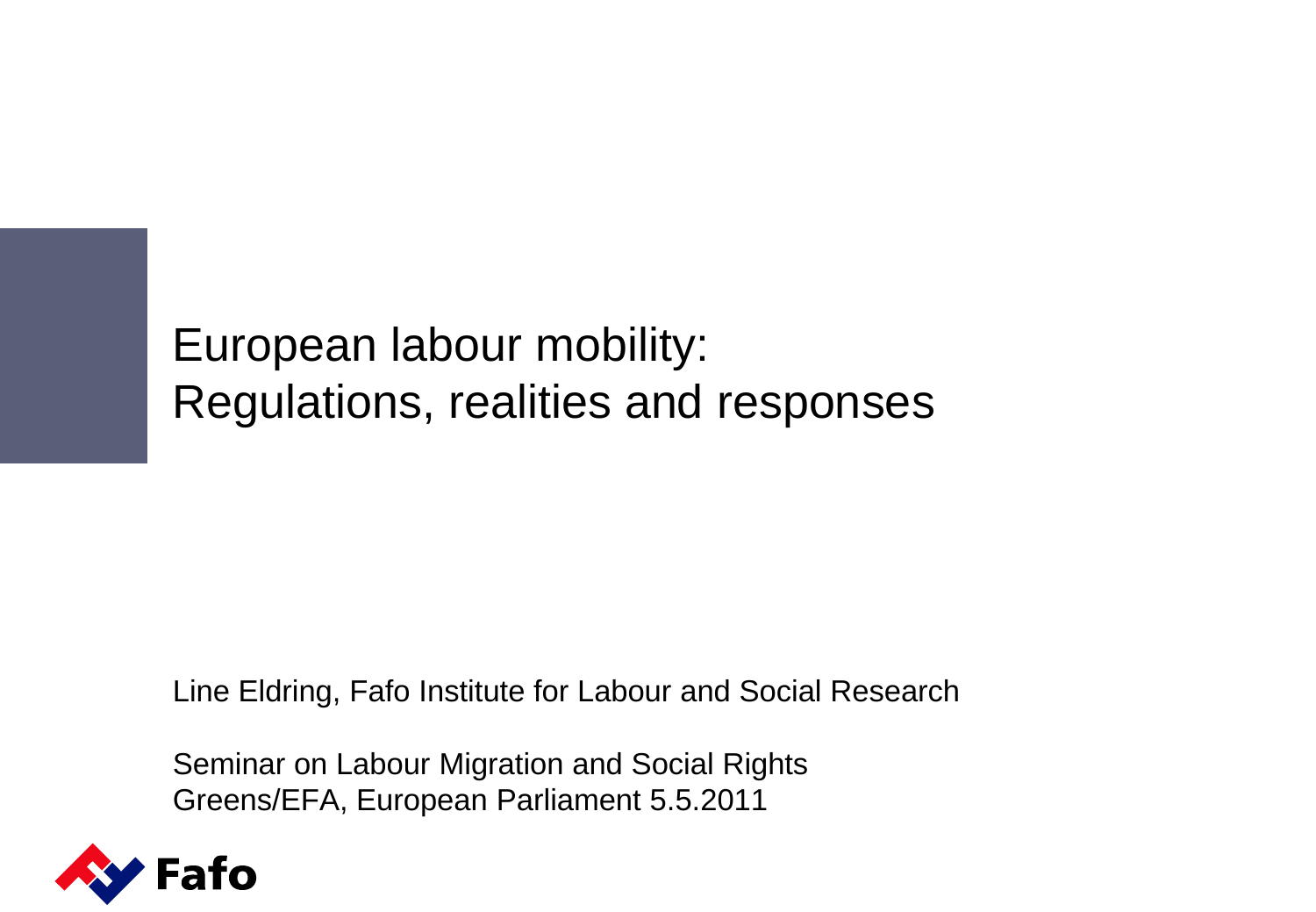#### **Outline:**

1) The variety and extent of intra-EU/EEA labour mobility

2) Regulations, rights and realities

3) Trade union responses

Empirical evidence from the Nordic countries will be used to highlight more general challenges and problems.

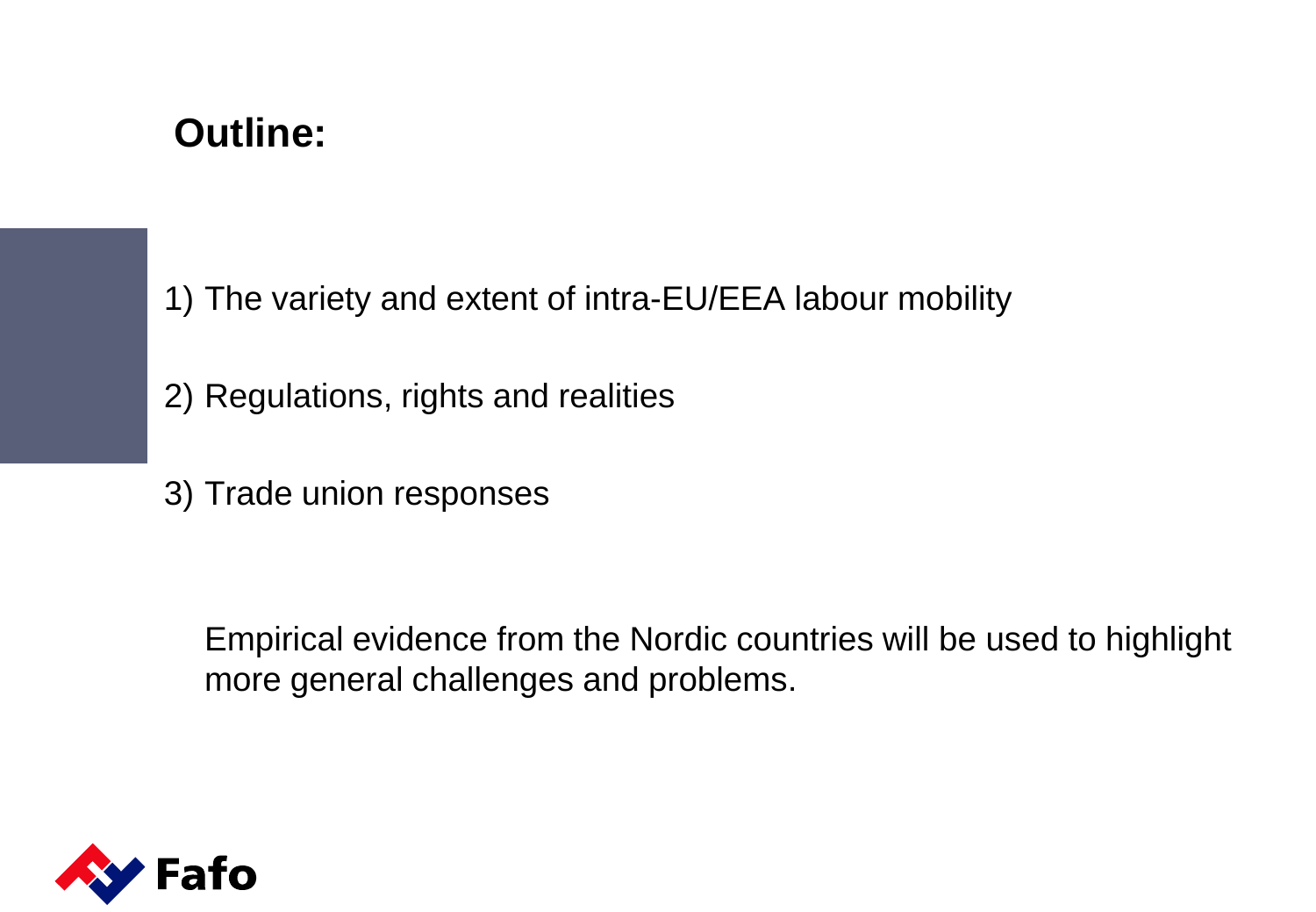#### **Since 2004: Huge** *registered* **flows from the accession states to Western Europe**



![](_page_2_Picture_2.jpeg)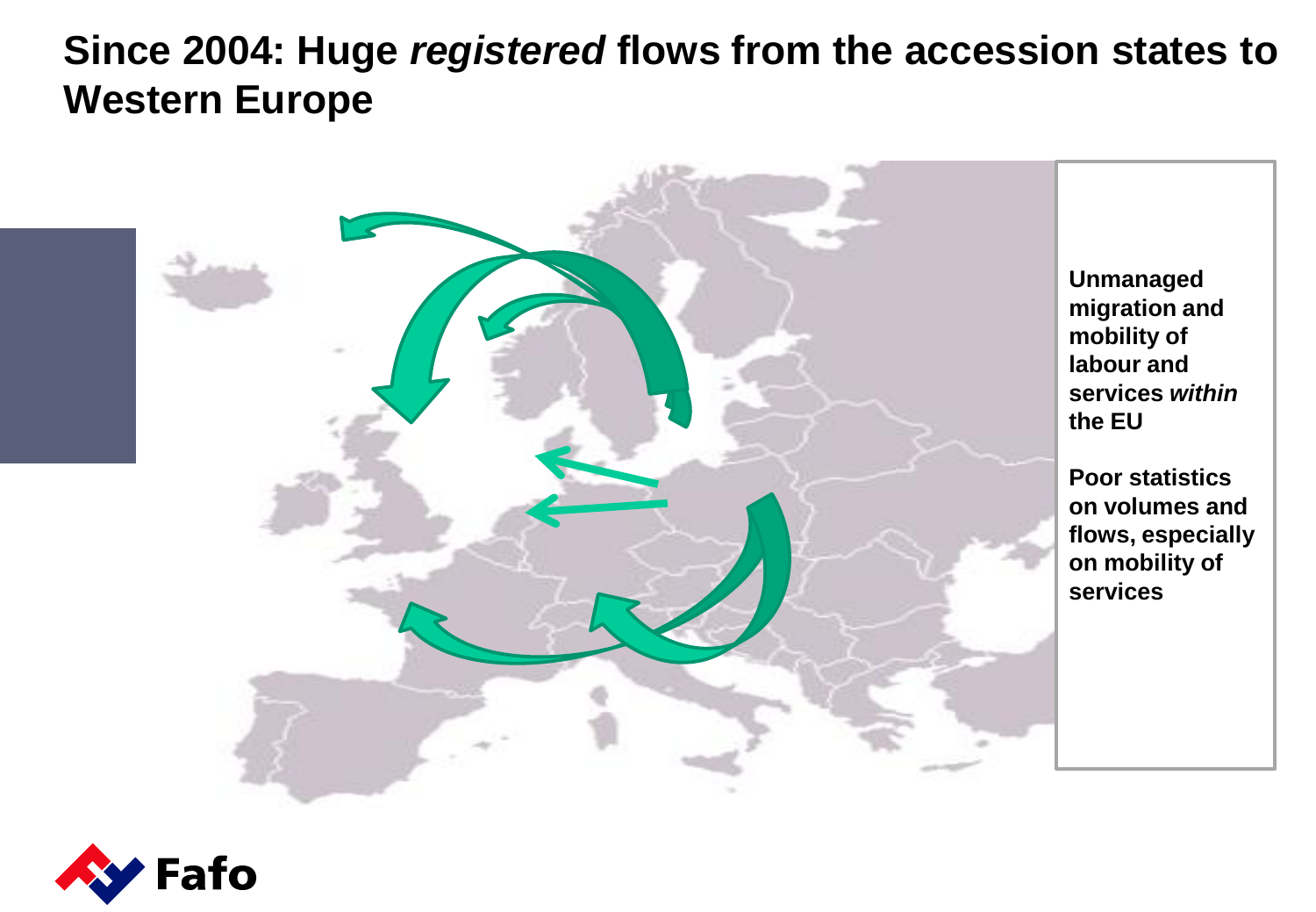## Different regimes for mobility of labour and services from EU-8+2

![](_page_3_Figure_1.jpeg)

![](_page_3_Picture_2.jpeg)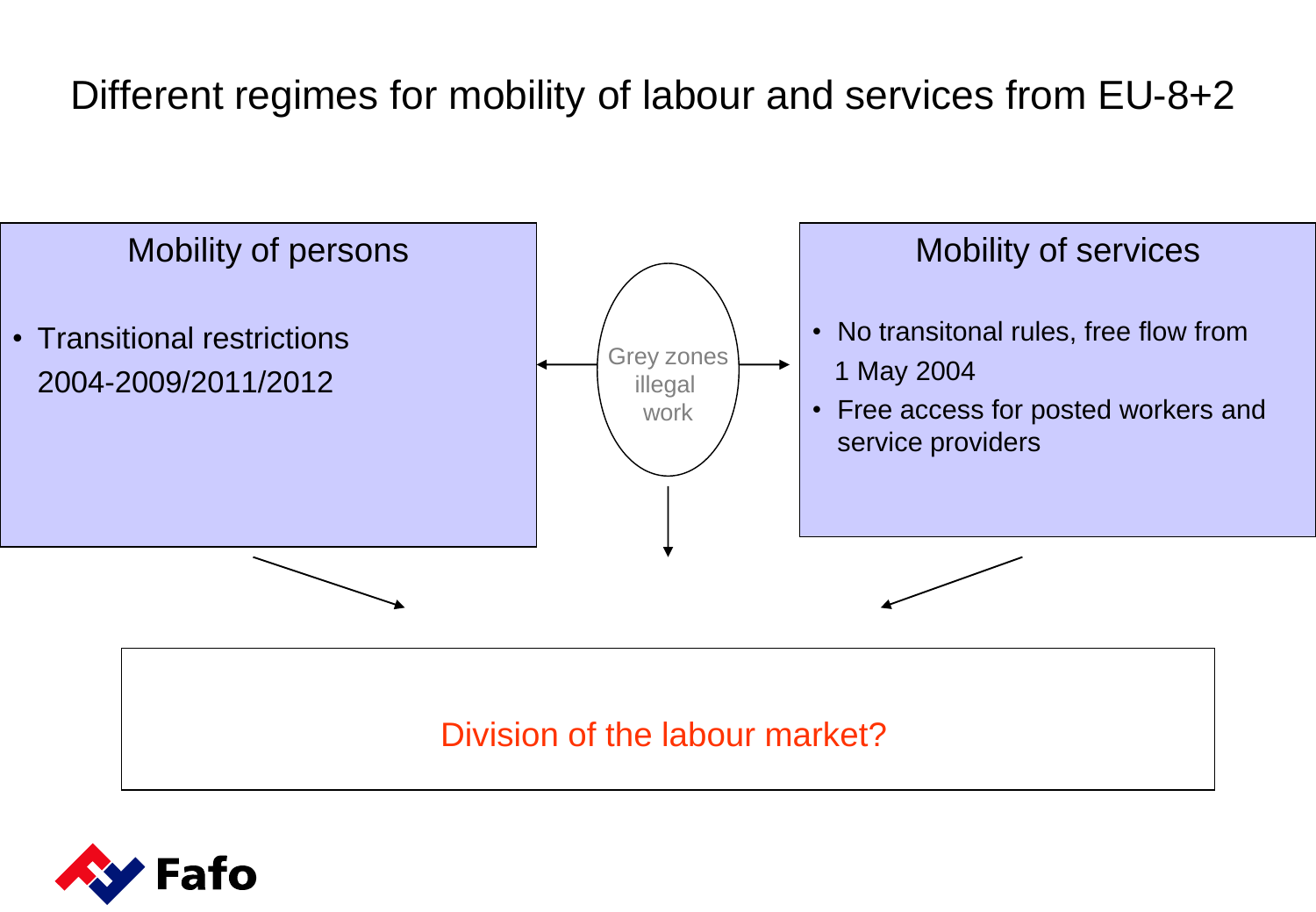#### Main trends in the Nordic countries since 2004

- In total; large and increasing mobility of labour and services from the new member states to the Nordic countries
	- but reduced inflow in the wake of the financial crisis
- Huge differences in the migration streams between the Nordic countries
- Positive effects from labour migration in the Nordic economies
- Few signs of "social tourism"
	- 2008/09: Increased unemployment among EU-8+2-workers
- Huge challenges related to regulations, control and enforcement, especially with regard to mobility of services

![](_page_4_Picture_8.jpeg)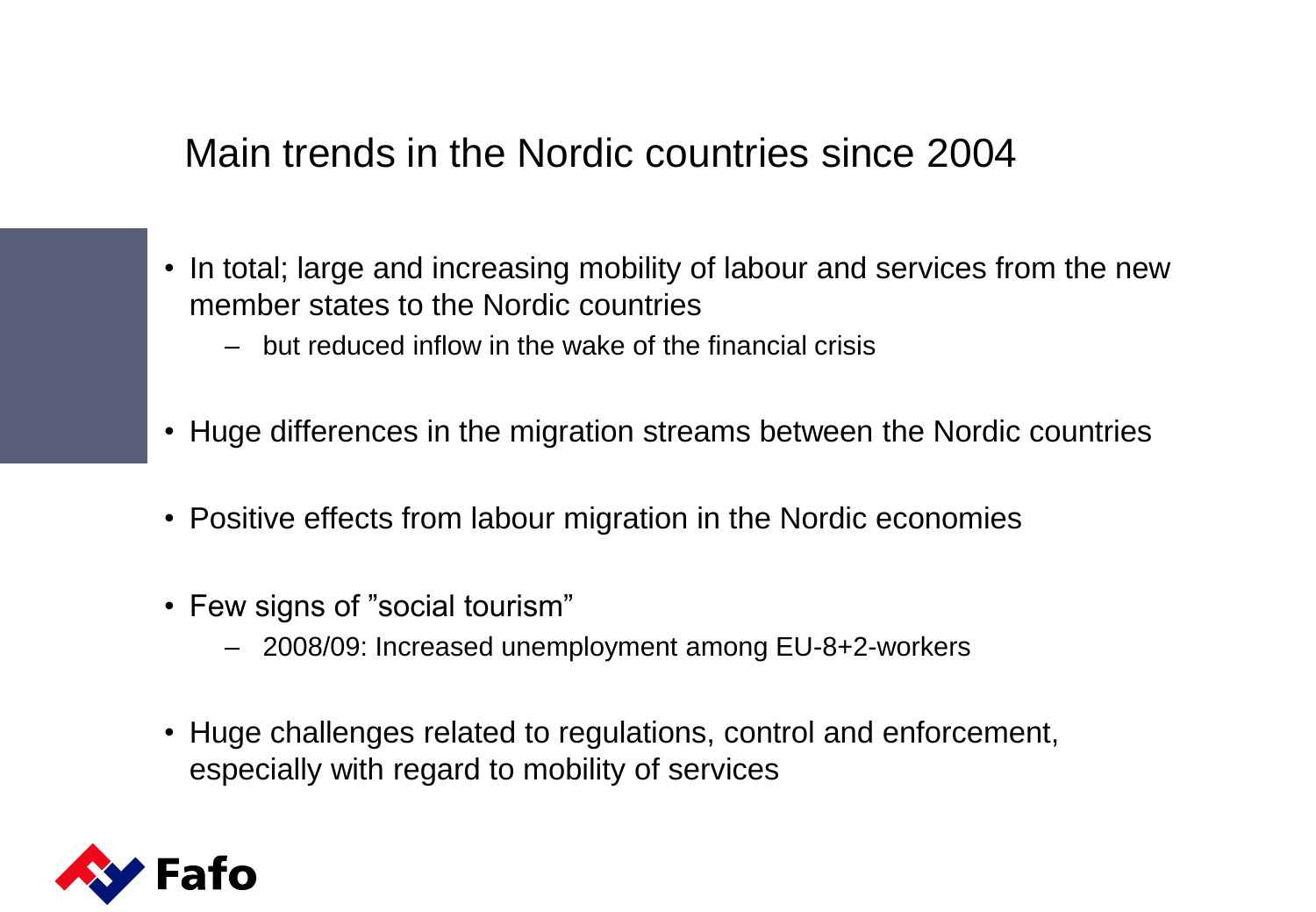Number of issued work permits in Denmark, Norway and Sweden to citizens from EU-8+2, 1.5.2004-31.12 2008 (Sources: UDI, Migrationsverket, Udlændingestyrelsen)

![](_page_5_Figure_1.jpeg)

![](_page_5_Picture_2.jpeg)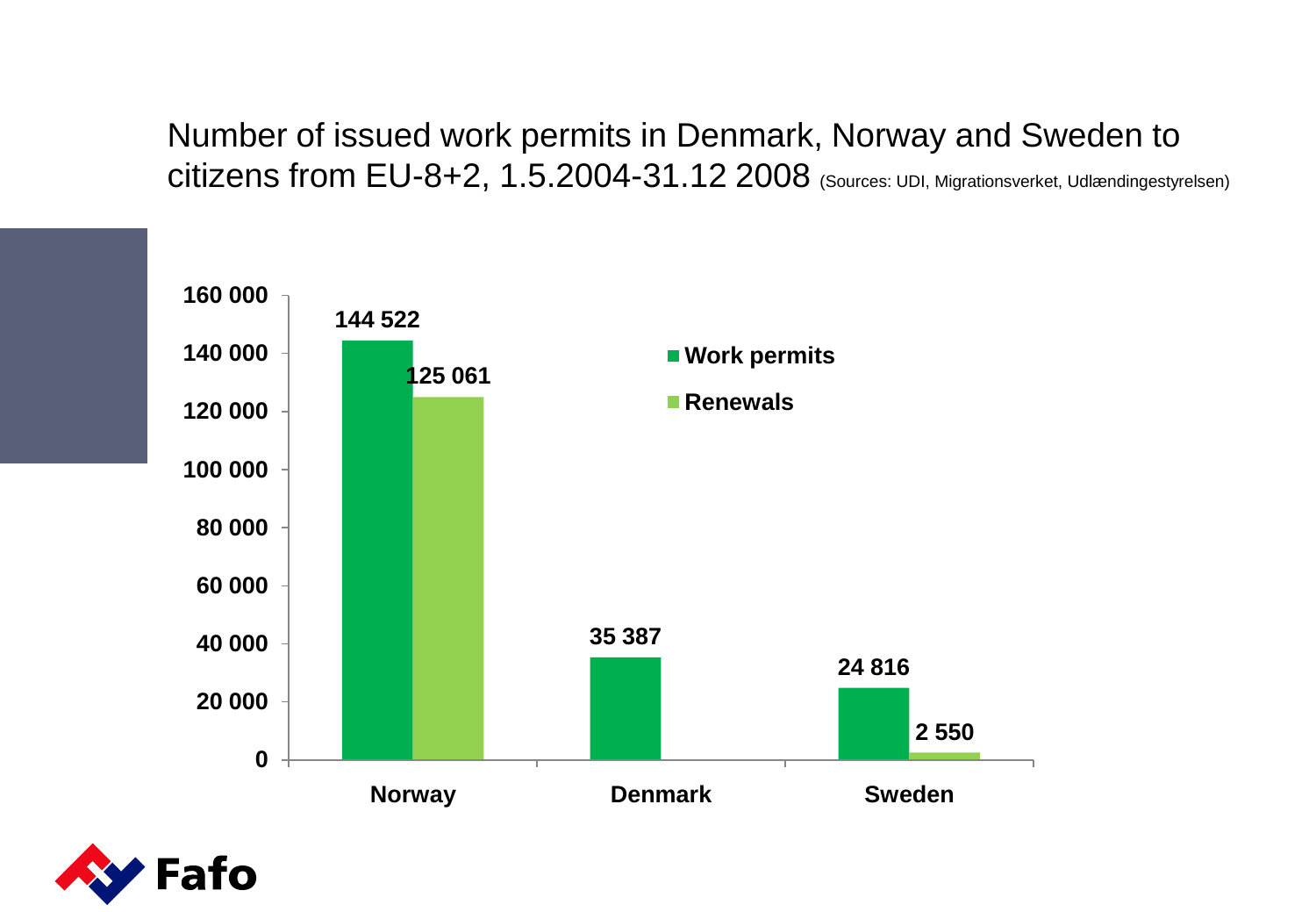#### **Growth in mobility of services**

- Lack of reliable statistics, but indications of growth in most countries
- Huge problems with monitoring and control mechanisms
- Challenges related to ensuring acceptable wage levels and avoid social dumping

![](_page_6_Picture_4.jpeg)

![](_page_6_Picture_5.jpeg)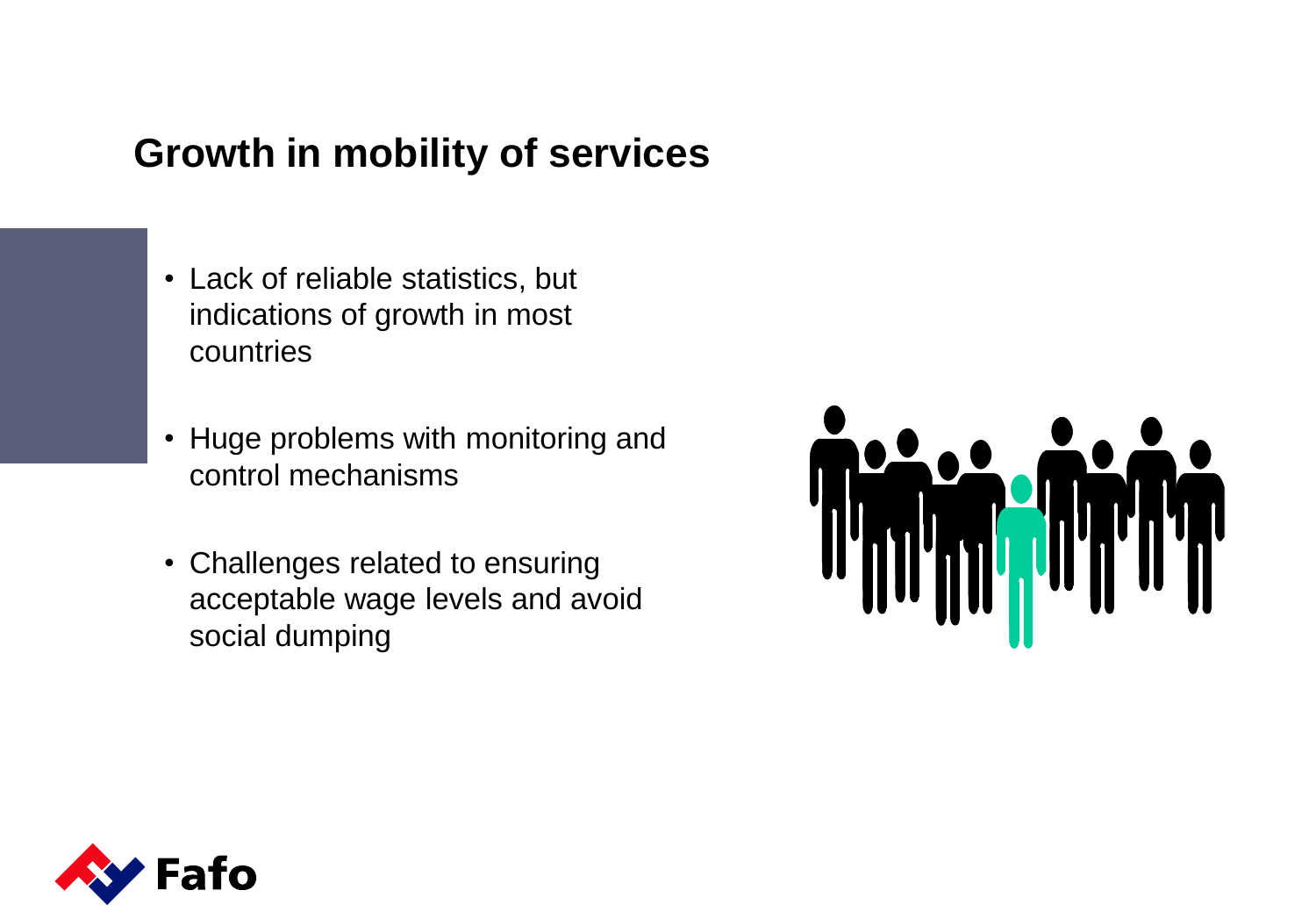# Definition of a posted worker

The Posting of Workers Directive, Article 2:

For the purposes of this Directive, 'posted worker` means a worker who, for a **limited** period, carries out his work in the territory of a Member State **other than the State in which he normally works.**

![](_page_7_Picture_3.jpeg)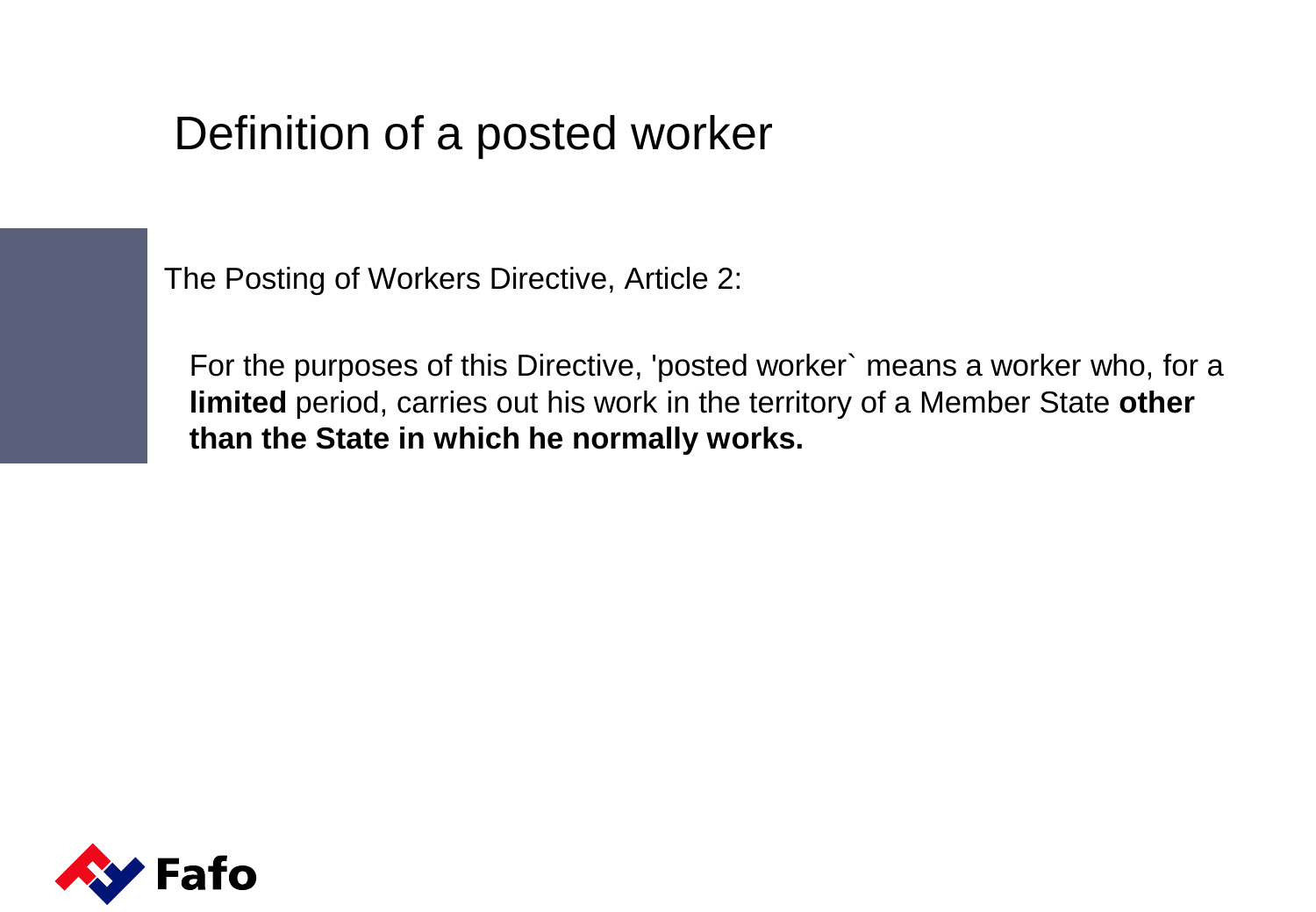## **Duration of stay among Poles in Oslo, by form of employment (N=504)**

![](_page_8_Figure_1.jpeg)

![](_page_8_Picture_2.jpeg)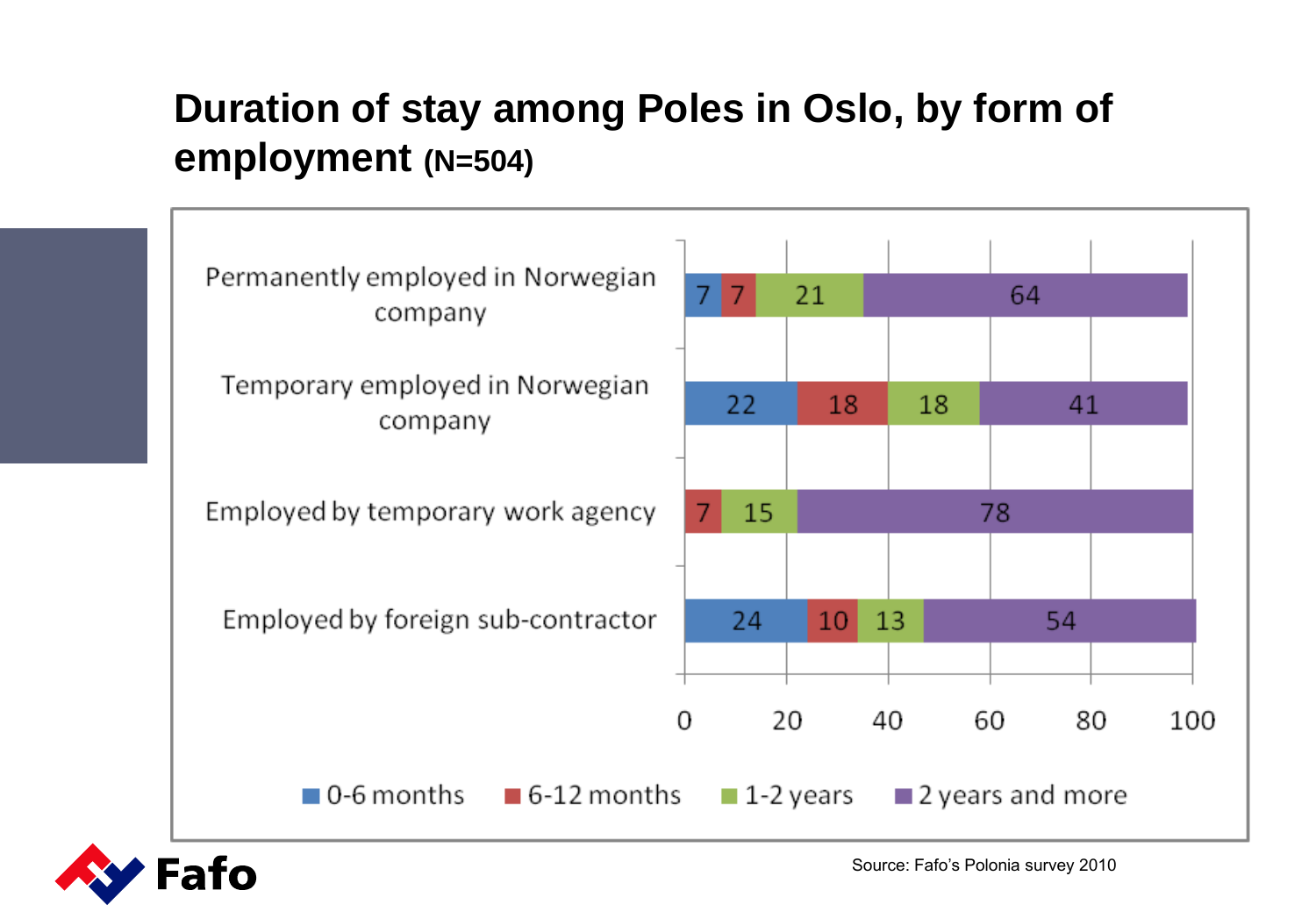#### **Do you think you will live in Norway 5 years from now?**

![](_page_9_Figure_1.jpeg)

![](_page_9_Picture_2.jpeg)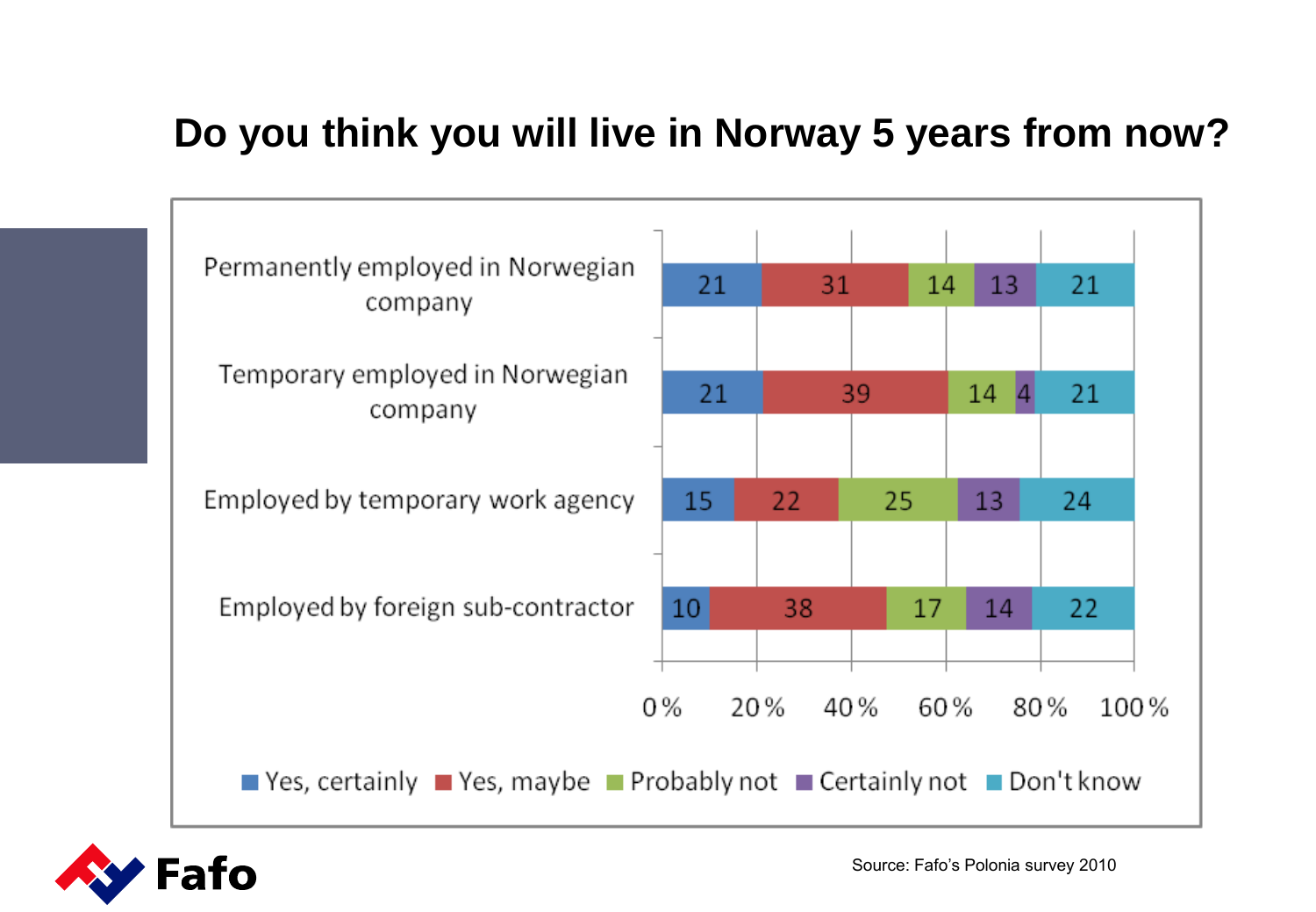#### **Win-win...**

*"Service mobility is a win-win-situation" – the workers contribute to Norwegian growth as well as to growth in their home countries. But this must not be mixed up with labour migration. Mobility of services means that workers come here for a limited period and then go back home."*

The Federation of Norwegian Industries, January 2007

![](_page_10_Picture_3.jpeg)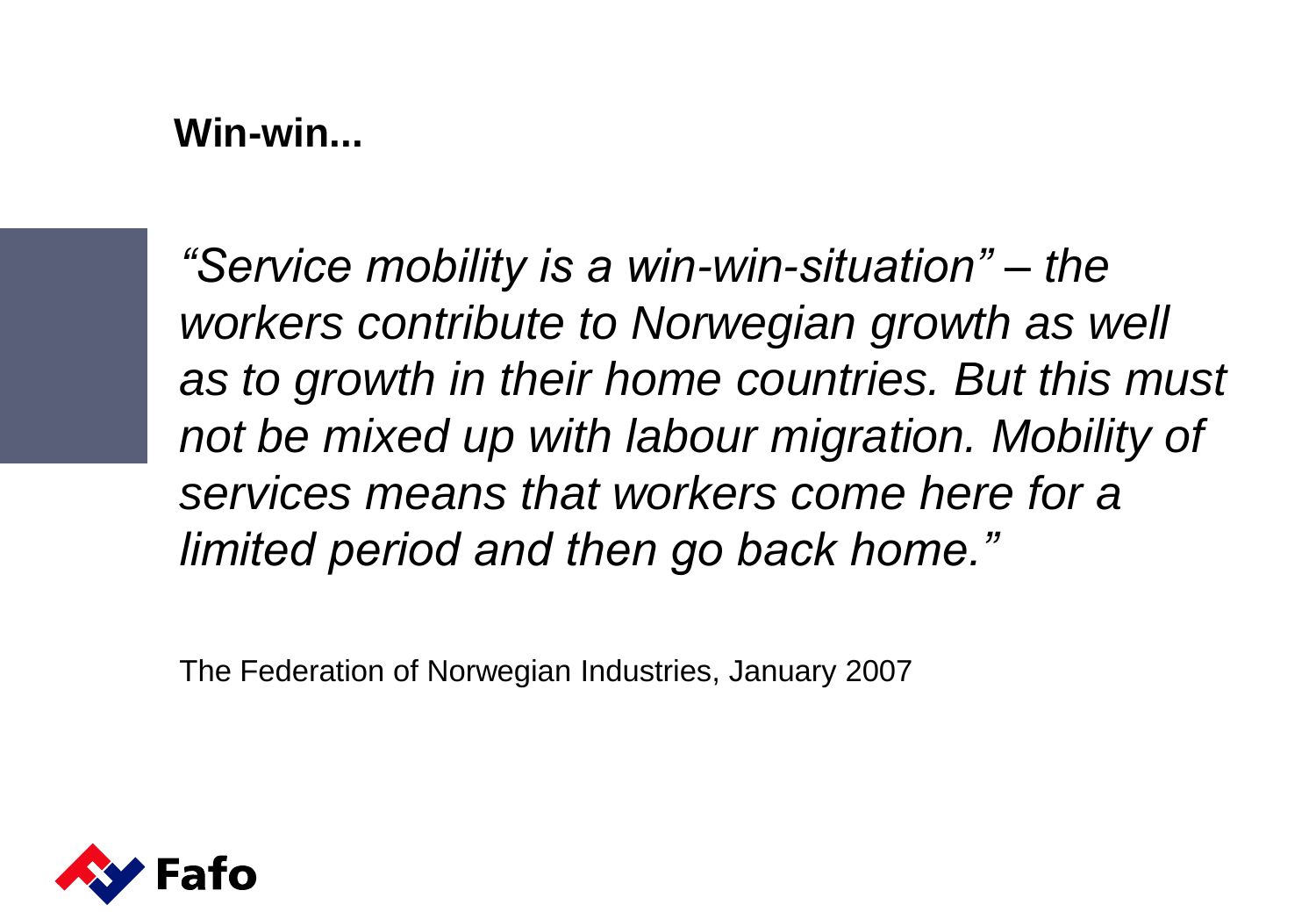## **Or lose-lose....?**

Wages: % among Polish construction workers in Oslo that earned less than the legal minimum rate, by form of employment

| <b>Permanently employed in Norwegian</b>  | 0%   |
|-------------------------------------------|------|
| company                                   |      |
| Temporary employed in Norwegian company   | 23 % |
| <b>Employed by temporary work agency</b>  | 6 %  |
| <b>Employed by foreign sub-contractor</b> | 38 % |
| <b>Total</b>                              | 19 % |
|                                           |      |
| Self-employed                             | 34 % |

Source: Fafo's Polonia survey 2010

![](_page_11_Picture_4.jpeg)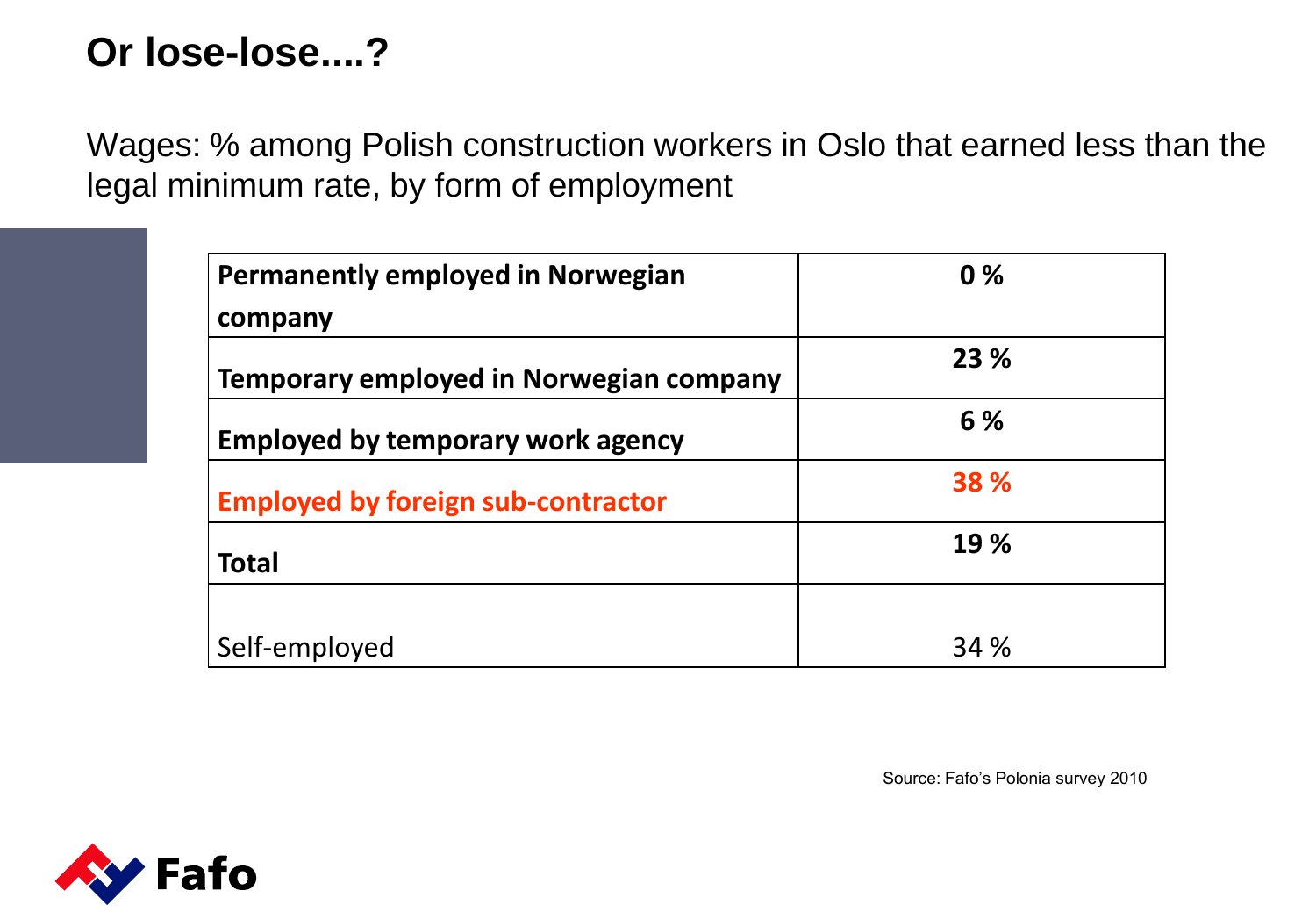#### Polish migrants in Oslo: 25 % worked illegally

![](_page_12_Figure_1.jpeg)

![](_page_12_Picture_2.jpeg)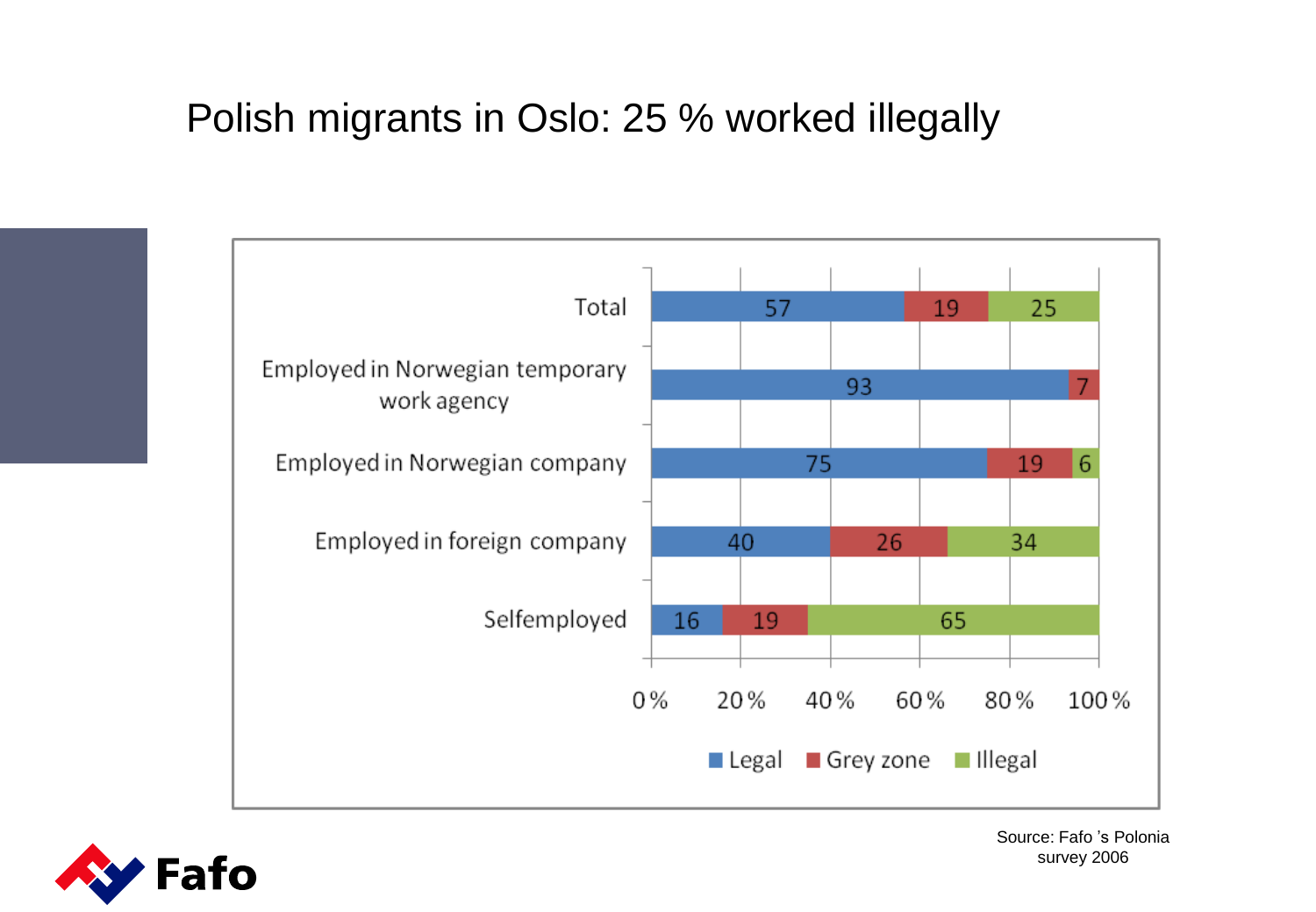Trade unions and labour migration: Dilemmas (Penninx & Roosblad)

- Resistance or cooperation?
- Inclusion or exclusion?
- Equal or special treatment?

![](_page_13_Picture_4.jpeg)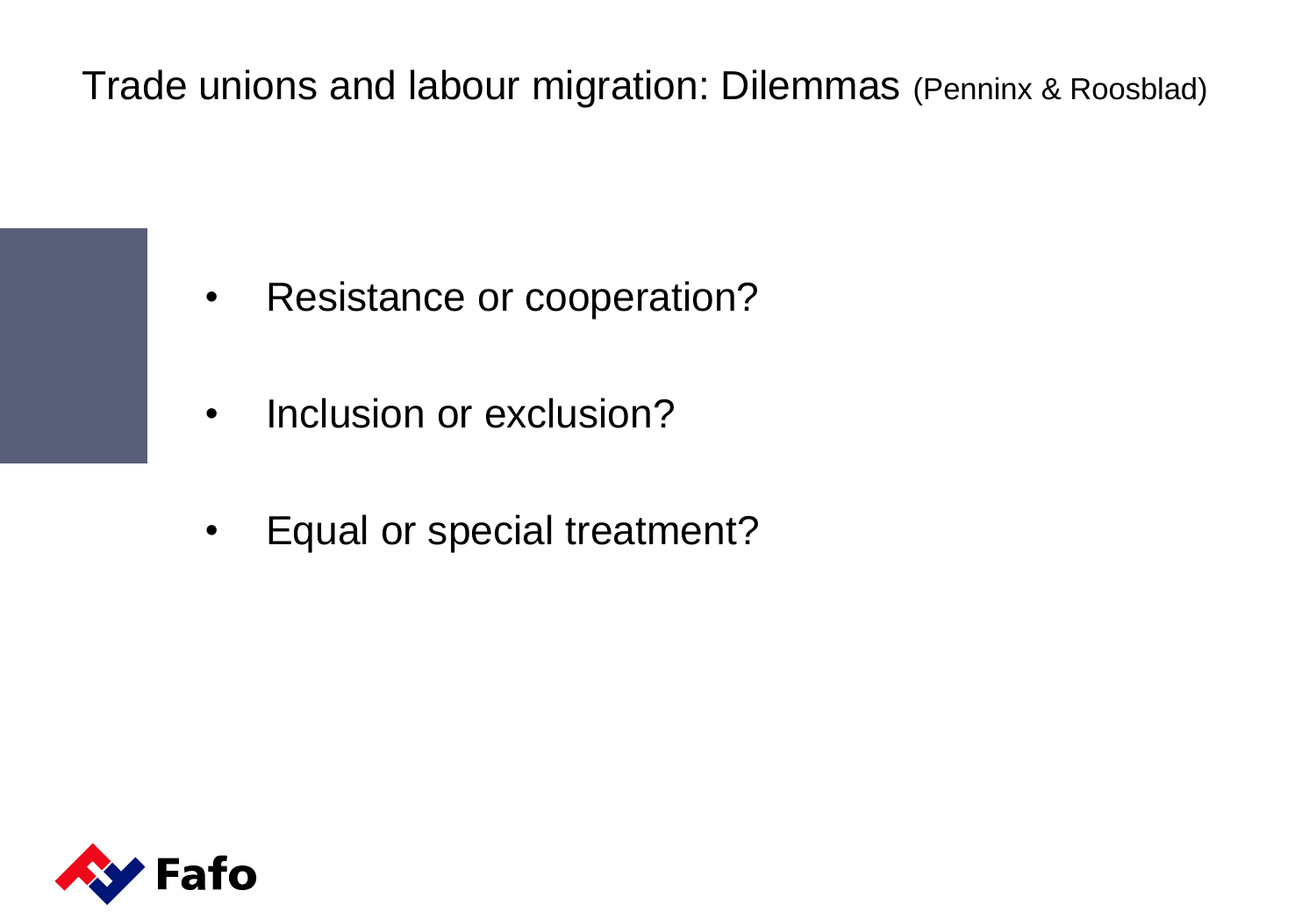# Trade union responses in DK, NO and UK (construction)

- In all three countries the unions have welcomed labour migrants and fought against social dumping
- Strategies have been inclusive; the unions have aimed to recruit CEEworkers, and include them as ordinary members
- Surveys from Oslo and UK indicate that Polish workers do not have particular ideological or normative barriers towards unions.
- Polish TU members points to the need for a "sword of justice" and collectivist values, more than individual needs and self-interest
- Local activists have been a driving force in all three countries with support from central union level

![](_page_14_Picture_6.jpeg)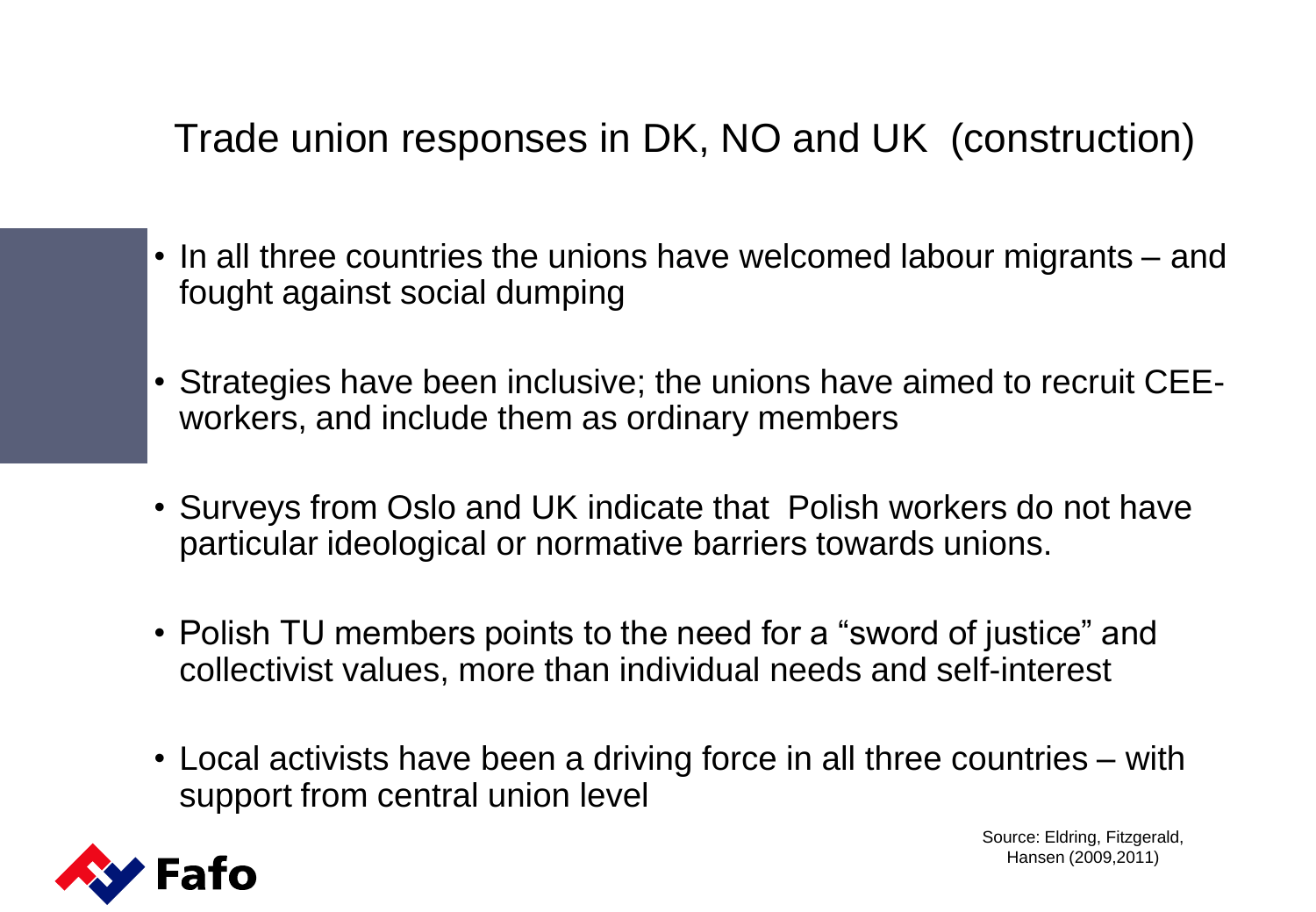## Outcome and results of the construction unions' efforts

#### • Denmark:

- Few Polish/CEE members (about 3 % of the total membership in Copenhagen construction unions (2008))
- Unionising CEE-workers described as Sisyphean task

#### • Norway:

- Large Polish/CEE membership in Oslo (about 40 % of the total membership in Oslo construction unions (2008))
- The successful recruitment of CEE-workers has revitalised the unions and served as an inspiration also in other regions and sectors.
- $\cdot$  UK:
	- Local projects successful in mobilising unions and assisting CEE-workers
	- But probably few unionised CEE-workers

![](_page_15_Picture_10.jpeg)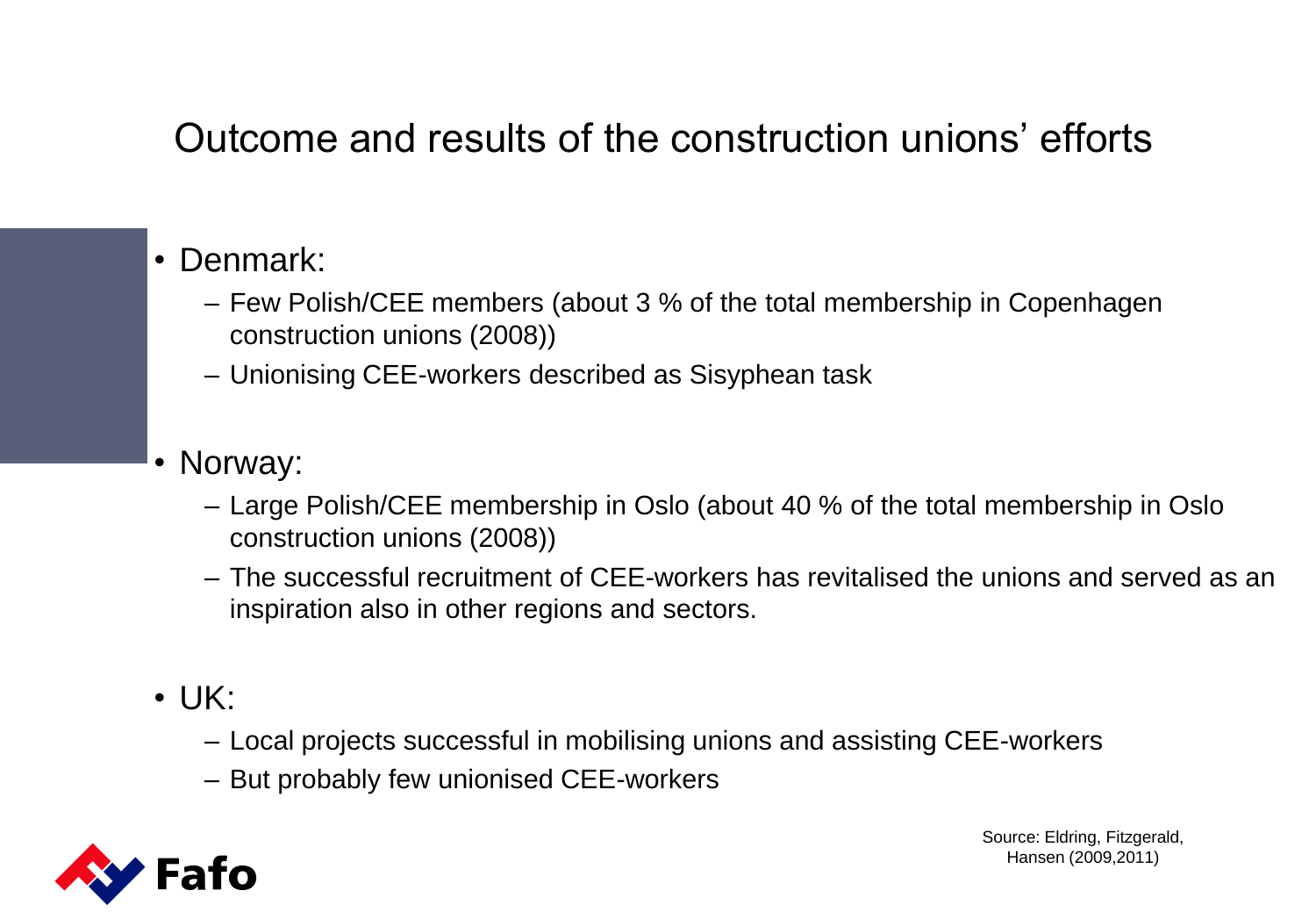# Why the differences in results?

- Danish unions are stronger than the Norwegian unions, but less successful in recruiting CEE-workers. The industrial actions for establishing collective agreements have been perceived as hostile by Polish workers. More policing than organising..?
- The Norwegian unions have endorsed legal extension of collective agreements in construction; which has served as a tool to help individual workers without necessarily forcing companies into collective agreements.
- UK; activist approach; but lacks the strength of the Danish and Norwegian unions

![](_page_16_Picture_4.jpeg)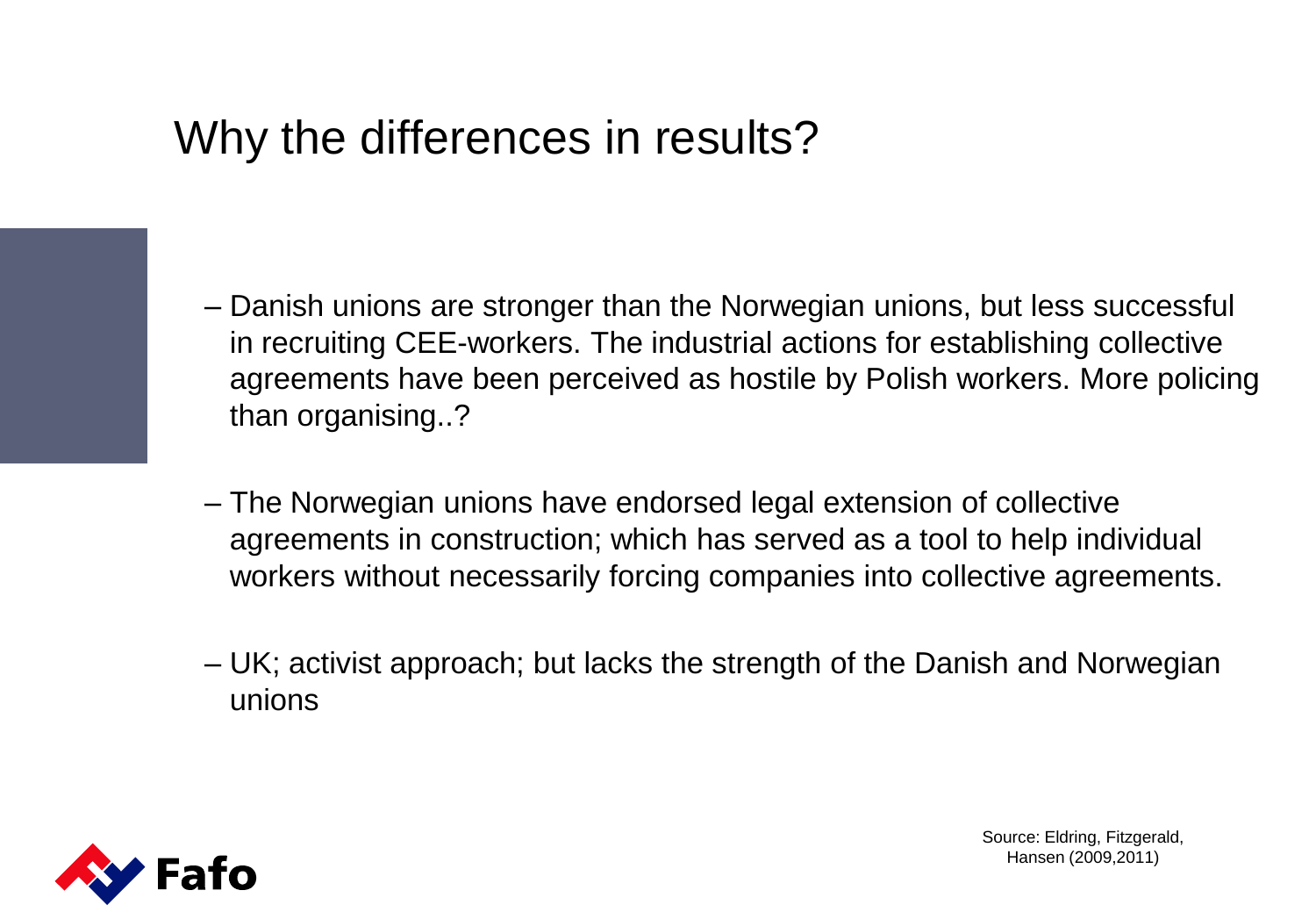New workers, old problems.... domestic workers is still a neglected group

*"A specific legislation for domestic work do only exist in a very few countries (...). The establishment of collective agreements in this area is difficult (...). Beyond that we do not find any proper legislation in most countries. Whatever exists is so outdated that it is of little use."*

*(Statistics Norway, Working Conditions for housemaids in the cities of Norway, Oslo* **1938**, p*. 2)*

![](_page_17_Picture_3.jpeg)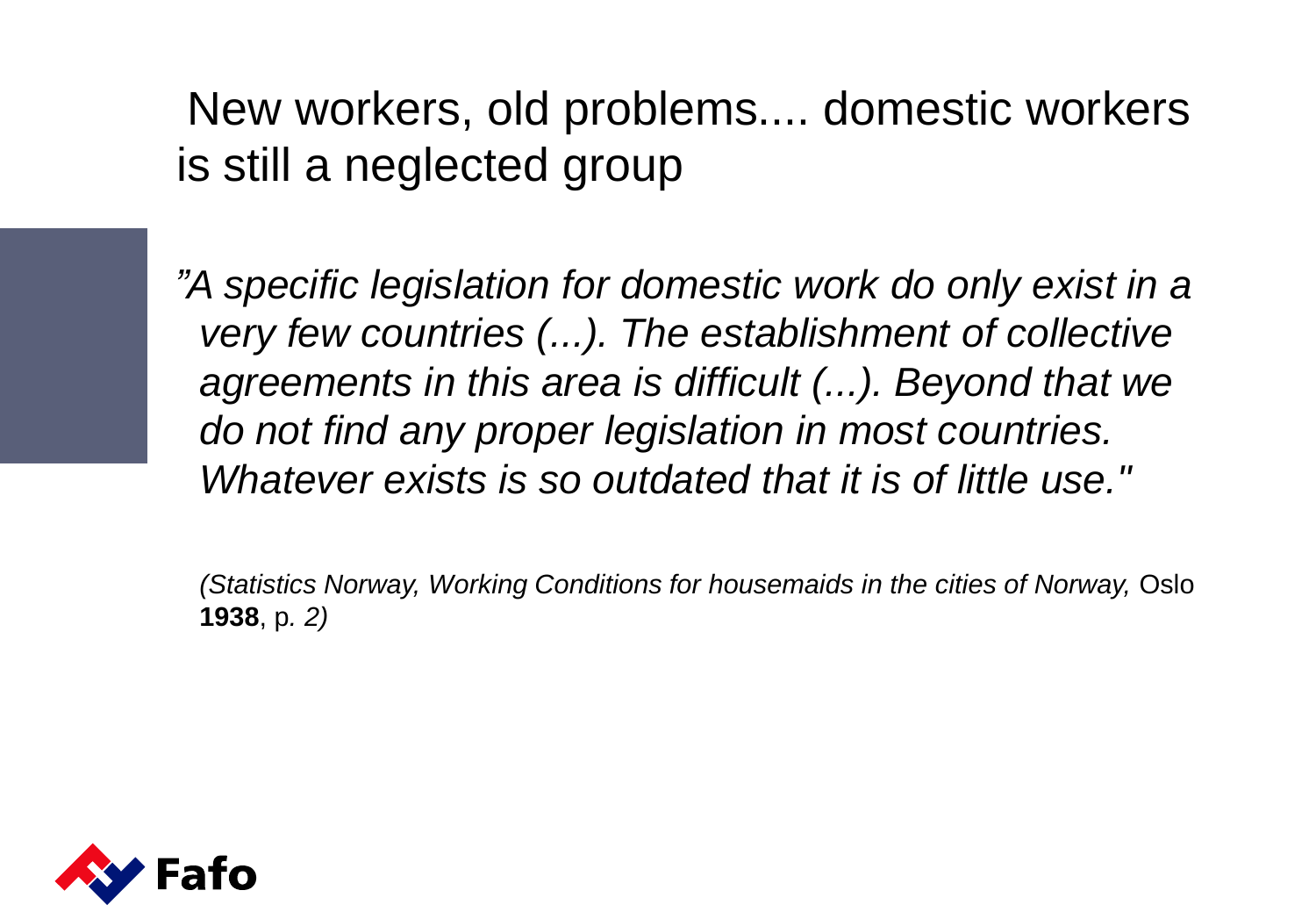#### Regulations, realities and responses

- Ordinary labour migrants should in principle have the same rights and protection as native workers
	- but have problems accessing rights
	- and lack of integration policies in the host countries
- The Posting of Workers Directive (96/71) should protect posted workers
	- but ECJ rulings give a narrow and restrictive interpretation
	- and depend on national regulations and enforcement
- Trade unions (some) have inclusionary and solidaristic strategies
	- but experience majo**r** capacity problems
	- and success is linked with strength and interplay between mechanisms based on law and collective agreements

![](_page_18_Picture_10.jpeg)